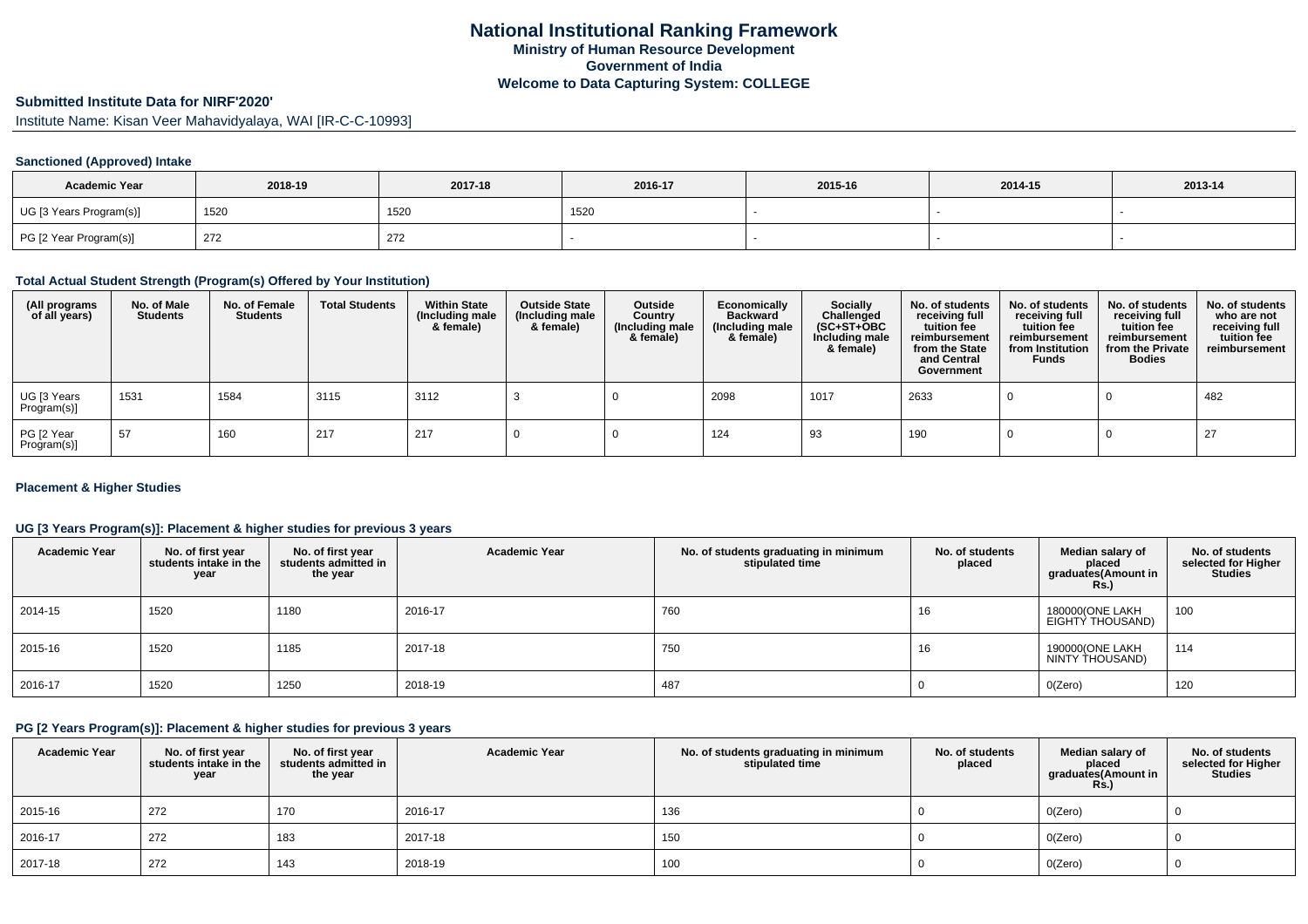#### **Financial Resources: Utilised Amount for the Capital expenditure for previous 3 years**

| <b>Academic Year</b>                                                                                 | 2018-19                                                               |                                                                             | 2016-17                                                             |  |  |  |  |  |  |
|------------------------------------------------------------------------------------------------------|-----------------------------------------------------------------------|-----------------------------------------------------------------------------|---------------------------------------------------------------------|--|--|--|--|--|--|
|                                                                                                      | <b>Utilised Amount</b>                                                | <b>Utilised Amount</b>                                                      | <b>Utilised Amount</b>                                              |  |  |  |  |  |  |
| Annual Capital Expenditure on Academic Activities and Resources (excluding expenditure on buildings) |                                                                       |                                                                             |                                                                     |  |  |  |  |  |  |
| Library                                                                                              | 78048 (SEVENTY EIGHT THOUSAND FORTY EIGHT)                            | 108205 (ONE LAKH EIGHT THOUSAND TWO HUNDRED<br>FIVE)                        | 111580 (ONE LAKH ELEVEN THOUSAND FIVE HUNDRED<br>EIGHTY)            |  |  |  |  |  |  |
| New Equipment for Laboratories                                                                       | 355973 (THREE LAKH FIFTY FIVE THOUSAND NINE<br>HUNDRED SEVENTY THREE) | 194887 (ONE LAKH NINETY FOUR THOUSAND EIGHT<br><b>HUNDRED EIGHTY SEVEN)</b> | 1743705 (SEVENTEEN LAKH FORTY THREE THOUSAND<br>SEVEN HUNDRED FIVE) |  |  |  |  |  |  |
| Other expenditure on creation of Capital Assets (excluding<br>expenditure on Land and Building)      | 3008758 (THIRTY LAKH EIGHT THOUSAND SEVEN<br>HUNDRED FIFTY EIGHT)     | 1106954 (ELEVEN LAKH SIX THOUSAND NINE HUNDRED<br>FIFTY FOUR)               | 973059 (NINE LAKH SEVENTY THREE THOUSAND FIFTY<br>NINE)             |  |  |  |  |  |  |

# **Financial Resources: Utilised Amount for the Operational expenditure for previous 3 years**

| <b>Academic Year</b>                                                                                                                                                                           | 2018-19                                                                                  | 2017-18                                                                 | 2016-17                                                                                   |  |  |  |  |  |  |
|------------------------------------------------------------------------------------------------------------------------------------------------------------------------------------------------|------------------------------------------------------------------------------------------|-------------------------------------------------------------------------|-------------------------------------------------------------------------------------------|--|--|--|--|--|--|
|                                                                                                                                                                                                | <b>Utilised Amount</b>                                                                   |                                                                         | <b>Utilised Amount</b>                                                                    |  |  |  |  |  |  |
| <b>Annual Operational Expenditure</b>                                                                                                                                                          |                                                                                          |                                                                         |                                                                                           |  |  |  |  |  |  |
| Salaries (Teaching and Non Teaching staff)                                                                                                                                                     | 94186357 (NINE HUNDRED FORTY ONE LAKH EIGHTY SIX<br>THOUSAND THREE HUNDRED FIFTY SEVEN ) | 91810509 (NINE HUNDRED EIGHTEEN LAKH TEN<br>THOUSAND FIVE HUNDRED NINE) | 88962863 (EIGHT HUNDRED EIGHTY NINE LAKH SIXTY<br>TWO THOUSAND EIGHT HUNDRED SIXTY THREE) |  |  |  |  |  |  |
| Maintenance of Academic Infrastructure or consumables and<br>other running expenditures(excluding maintenance of hostels<br>and allied services, rent of the building, depreciation cost, etc) | 1000 (ONE THOUSAND)                                                                      | 728430 (SEVEN LAKH TWENTY EIGHT THOUSAND FOUR<br>HUNDRED THIRTY)        | 1516041 (FIFTEEN THOUSAND SIXTEEN LAKH FORTY<br>ONE)                                      |  |  |  |  |  |  |
| Seminars/Conferences/Workshops                                                                                                                                                                 | 116966 (ONE LAKH SIXTEEN THOUSAND NINE HUNDRED<br>SIXTY SIX)                             | 145386 (ONE LAKH FORTY FIVE THOUSAND THREE<br>HUNDRED EIGHTY SIX)       | 751998 (SEVEN LAKH FIFTY ONE THOUSAND NINE<br>HUNDRED NINTY EIGHT)                        |  |  |  |  |  |  |

# **PCS Facilities: Facilities of physically challenged students**

| 1. Do your institution buildings have Lifts/Ramps?                                                                                                        | Yes, less than 40% of the buildings |
|-----------------------------------------------------------------------------------------------------------------------------------------------------------|-------------------------------------|
| 2. Do your institution have provision for walking aids, includingwheelchairs and transportation from one building to another for<br>handicapped students? | No                                  |
| 3. Do your institution buildings have specially designed toilets for handicapped students?                                                                | Yes, less than 40% of the buildings |

#### **Awards Details**

| 1. How many faculty member of your institution have received highly reputed national/international awards/recognition from central<br>government agencies in the previous academic year 2018-19 |  |
|-------------------------------------------------------------------------------------------------------------------------------------------------------------------------------------------------|--|
| 2. How many students of your institution have won international awards in the previous academic year 2018-19                                                                                    |  |

#### **Accreditation**

# **NAAC Accreditation**

| 1. Does your institute have a valid NAAC Accreditation? |            | <b>YES</b> |             |
|---------------------------------------------------------|------------|------------|-------------|
| Valid from                                              |            | Valid upto | <b>CGPA</b> |
| 01-04-2019                                              | 31-03-2024 |            | 2.66        |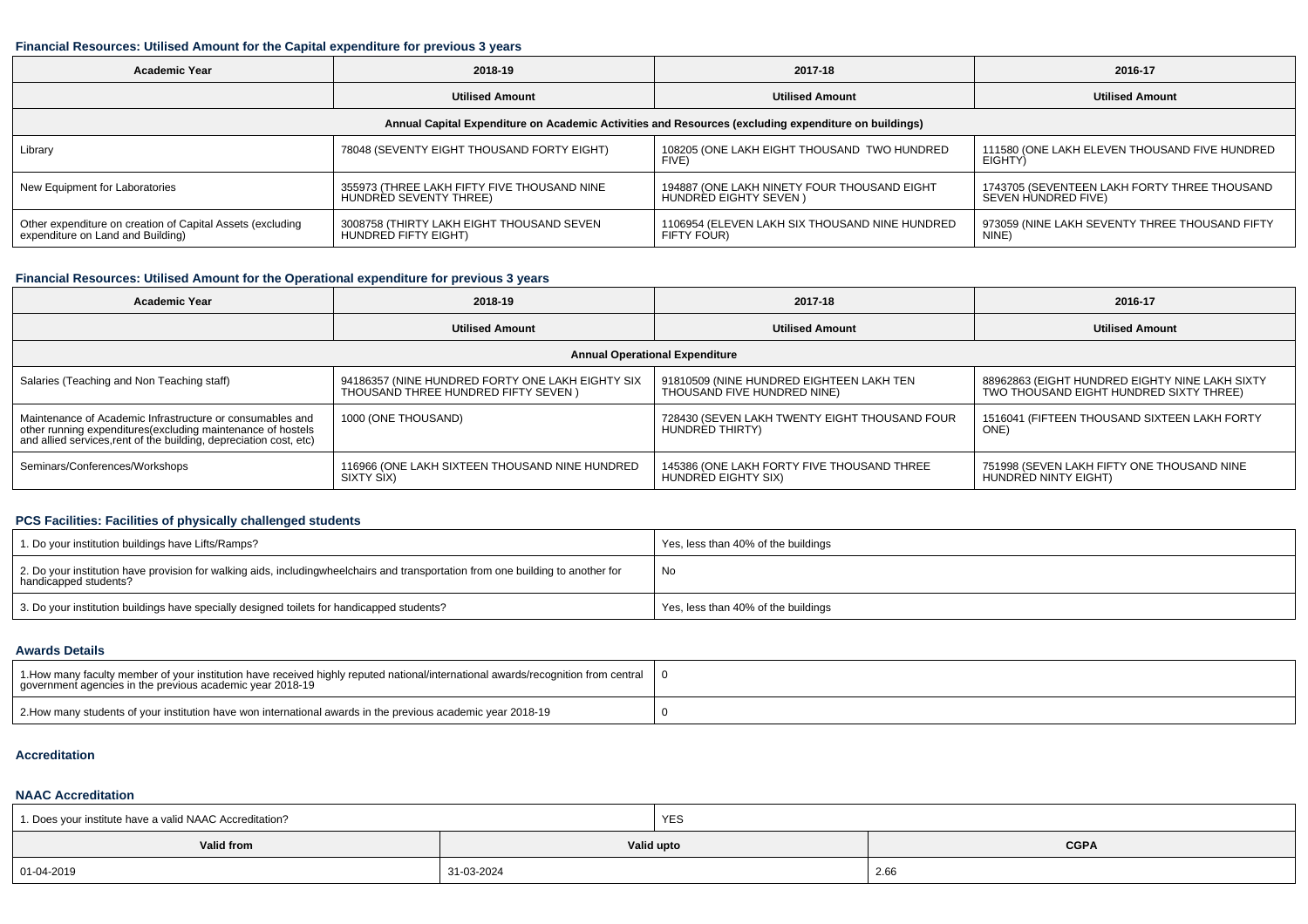#### **Village Adoption**

#### Have your institute adopted any village under Unnat Bharat Scheme?

? NO

#### **Faculty Details**

| Srno           | Name                                | Age | Designation                                         | Gender | Qualification    | Experience (In<br>Months) | <b>Is Associated</b><br><b>Last Year</b> | Currently<br>working with<br>institution? | <b>Joining Date</b> | <b>Leaving Date</b>      | <b>Association type</b> |
|----------------|-------------------------------------|-----|-----------------------------------------------------|--------|------------------|---------------------------|------------------------------------------|-------------------------------------------|---------------------|--------------------------|-------------------------|
| $\mathbf{1}$   | Yeole<br>Chandrashekhar<br>Gourihar | 61  | Dean / Principal /<br>Director / Vice<br>Chancellor | Male   | Ph.D             | 240                       | Yes                                      | Yes                                       | 06-04-2010          | $\sim$                   | Regular                 |
| $\overline{2}$ | Sutar Prakash<br>Devidas            | 58  | Associate<br>Professor                              | Male   | MSc(Mathematics) | 420                       | Yes                                      | Yes                                       | 15-06-1984          | $\overline{\phantom{a}}$ | Regular                 |
| 3              | Pailwan Ibrahim<br>Faijulla         | 59  | Associate<br>Professor                              | Male   | Ph.D             | 408                       | Yes                                      | Yes                                       | 14-08-1985          | $\overline{\phantom{a}}$ | Regular                 |
| 4              | Chavan Navnath<br>Baburao           | 59  | Associate<br>Professor                              | Male   | M.Sc(Phy)        | 396                       | Yes                                      | Yes                                       | 16-06-1986          | $\ddotsc$                | Regular                 |
| 5              | Dhanavade<br>Vishvanath<br>Sakharam | 58  | Associate<br>Professor                              | Male   | M.Sc.            | 396                       | Yes                                      | Yes                                       | 16-06-1986          | ۰.                       | Regular                 |
| 6              | Kamble Uttam<br><b>Bhanudas</b>     | 55  | Assistant<br>Professor                              | Male   | M.Sc.            | 288                       | Yes                                      | Yes                                       | 20-06-1995          | ÷.                       | Regular                 |
| $\overline{7}$ | Zambare<br>Dnayandeo<br>Namdev      | 53  | Associate<br>Professor                              | Male   | Ph.D             | 300                       | Yes                                      | Yes                                       | 05-09-1994          | $\overline{\phantom{a}}$ | Regular                 |
| 8              | Jadhav Hanmant<br>Vasant            | 57  | Associate<br>Professor                              | Male   | Ph.D             | 360                       | Yes                                      | Yes                                       | 04-08-1989          |                          | Regular                 |
| 9              | <b>Bhoite Pravin</b><br>Hanmant     | 56  | Associate<br>Professor                              | Male   | Ph.D             | 348                       | Yes                                      | Yes                                       | 04-08-1990          | $\ddotsc$                | Regular                 |
| 10             | Veer Vinod<br>Ramchandra            | 43  | Associate<br>Professor                              | Male   | Ph.D             | 228                       | Yes                                      | Yes                                       | 05-01-2000          | $\overline{\phantom{a}}$ | Regular                 |
| 11             | Sontakke Kiran<br>Nagnath           | 41  | Assistant<br>Professor                              | Male   | Ph.D             | 144                       | Yes                                      | Yes                                       | 15-06-2007          | н.                       | Regular                 |
| 12             | Karade Vilas<br>Baburao             | 57  | Associate<br>Professor                              | Male   | M. Phil          | 396                       | Yes                                      | Yes                                       | 14-06-1986          | $\ddotsc$                | Regular                 |
| 13             | Jagtap Shashikant<br>Narayan        | 57  | Associate<br>Professor                              | Male   | Ph.D             | 372                       | Yes                                      | Yes                                       | 04-07-1988          | $\overline{a}$           | Regular                 |
| 14             | Ghorpade Anand<br>G                 | 50  | Assistant<br>Professor                              | Male   | M.A              | 228                       | Yes                                      | Yes                                       | 04-01-2000          | н.                       | Regular                 |
| 15             | Bakare Ravindra<br>Vishnu           | 56  | Associate<br>Professor                              | Male   | M. Phil          | 372                       | Yes                                      | Yes                                       | 01-08-1988          | н.                       | Regular                 |
| 16             | Kanase Hanmant<br>Dajiram           | 54  | Associate<br>Professor                              | Male   | Ph.D             | 372                       | Yes                                      | Yes                                       | 10-08-1988          | $\overline{\phantom{a}}$ | Regular                 |
| 17             | Patkure Bhimrao<br>Bapurao          | 54  | Associate<br>Professor                              | Male   | M. Phil          | 348                       | Yes                                      | Yes                                       | 04-08-1990          | ۰.                       | Regular                 |
| 18             | Waliv Rahul<br>Hanamant             | 32  | Assistant<br>Professor                              | Male   | M.Sc.            | 108                       | Yes                                      | Yes                                       | 17-08-2010          | $\overline{\phantom{a}}$ | Regular                 |